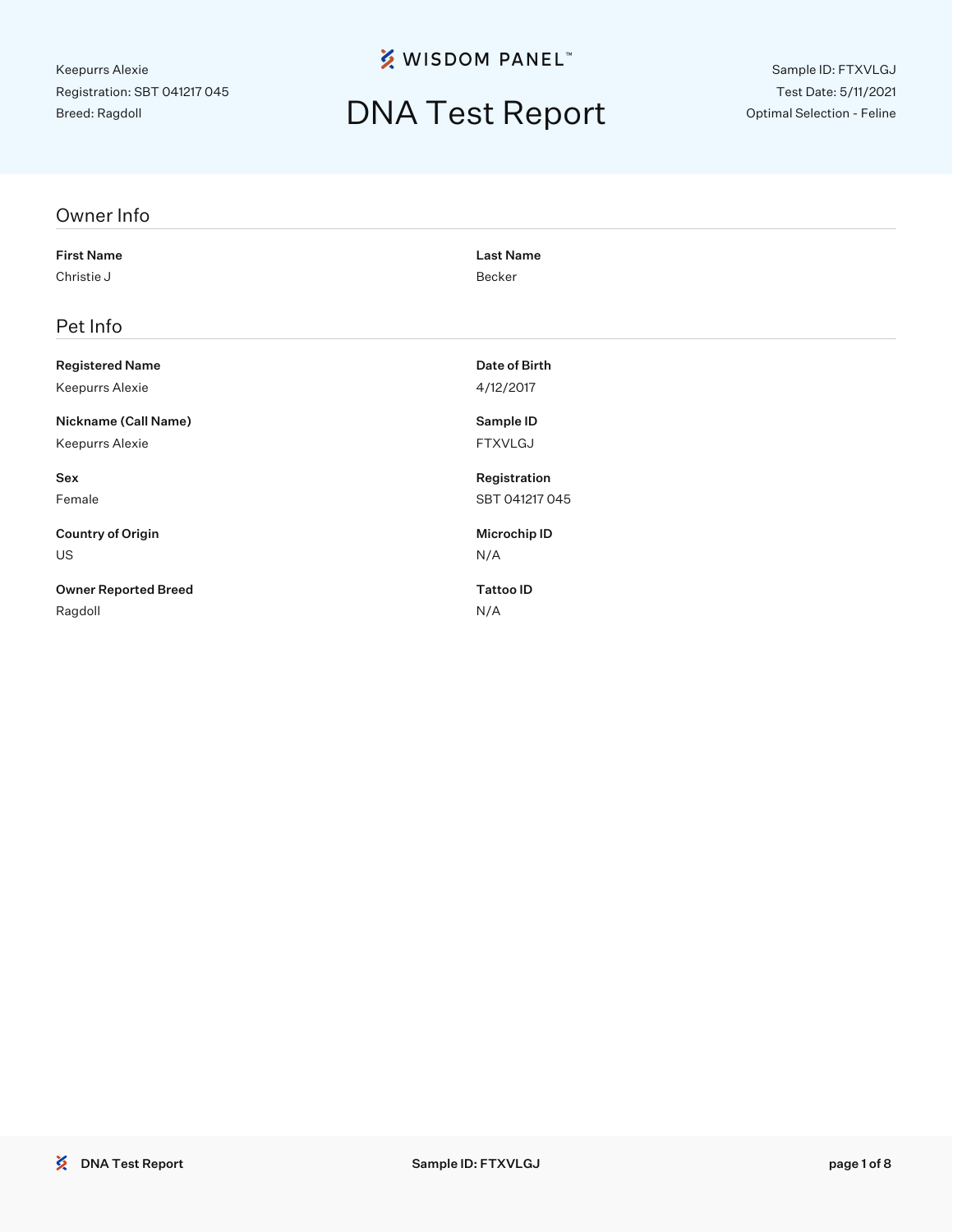**※ WISDOM PANEL**™

## DNA Test Report

Sample ID: FTXVLGJ Test Date: 5/11/2021 Optimal Selection - Feline

### Genetic Diversity (Heterozygosity)

#### Keepurrs Alexie's Percentage of Heterozygosity **Typical Range for Ragdolls** 34% 32 - 37%

Keepurrs Alexie's genome analysis shows an average level of genetic heterozygosity when compared with other Ragdolls.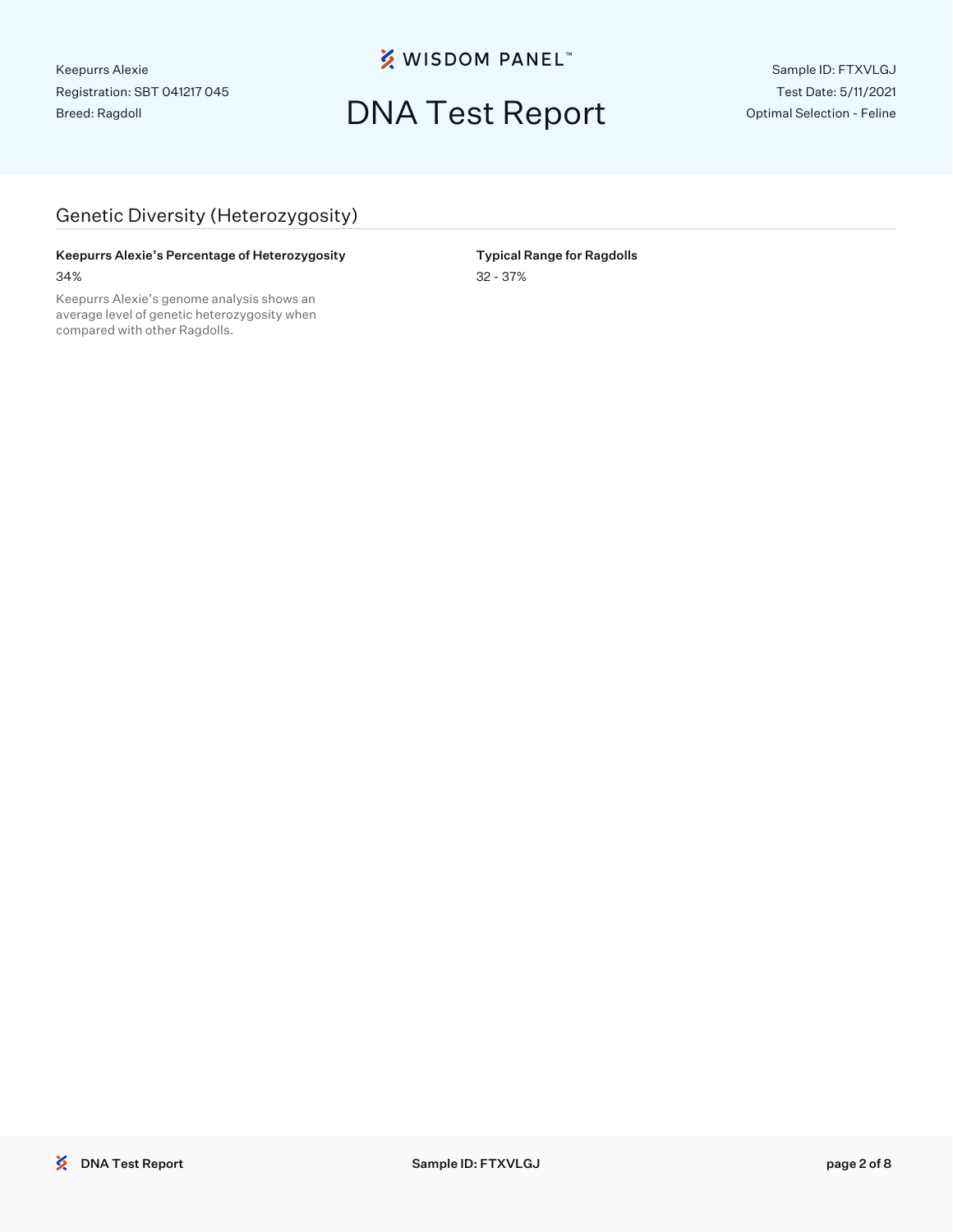## **※ WISDOM PANEL**™

## DNA Test Report

### Health Conditions Known in This Breed

| <b>Genetic Condition</b>                                | Gene             | <b>Risk Variant</b> | Copies | Result |
|---------------------------------------------------------|------------------|---------------------|--------|--------|
| Hypertrophic Cardiomyopathy (Discovered in the Ragdoll) | <b>MYBPC</b>     | C > T               | Ο      | Clear  |
| Polycystic Kidney Disease (PKD)                         | PKD <sub>1</sub> | C > A               | O      | Clear  |
| <b>Other Conditions Tested</b>                          |                  |                     |        |        |

| <b>Genetic Condition</b>                                                | Gene        | <b>Risk Variant</b> | Copies  | Result |
|-------------------------------------------------------------------------|-------------|---------------------|---------|--------|
| Acute Intermittent Porphyria (Variant 1)                                | AIP         | Deletion            | O       | Clear  |
| Acute Intermittent Porphyria (Variant 2)                                | AIP         | G > A               | O       | Clear  |
| Acute Intermittent Porphyria (Variant 3)                                | <b>HMBS</b> | Insertion           | 0       | Clear  |
| Acute Intermittent Porphyria (Variant 4)                                | <b>HMBS</b> | Deletion            | O       | Clear  |
| Acute Intermittent Porphyria (Variant 5)                                | <b>HMBS</b> | G > A               | O       | Clear  |
| Autoimmune Lymphoproliferative Syndrome                                 | <b>FASL</b> | Insertion           | O       | Clear  |
| Burmese Head Defect (Discovered in the Burmese)                         | ALX1        | Deletion            | O       | Clear  |
| Chediak-Higashi Syndrome (Discovered in the Persian)                    | CHS         | Insertion           | O       | Clear  |
| Congenital Adrenal Hyperplasia                                          | CYP11B1     | G > A               | O       | Clear  |
| Congenital Erythropoietic Porphyria                                     | <b>UROS</b> | G > A               | O       | Clear  |
| Congenital Myasthenic Syndrome (Discovered in the Devon Rex and Sphynx) | COLQ        | G > A               | 0       | Clear  |
| Cystinuria Type 1A                                                      | SCL3A1      | C > T               | O       | Clear  |
| Cystinuria Type B (Variant 1)                                           | SCL7A9      | C > T               | O       | Clear  |
| Cystinuria Type B (Variant 2)                                           | SCL7A9      | G > A               | O       | Clear  |
| Cystinuria Type B (Variant 3)                                           | SCL7A9      | T>A                 | O       | Clear  |
| Dihydropyrimidinase Deficiency                                          | <b>DPYS</b> | G > A               | O       | Clear  |
| Earfold and Osteochondrodysplasia (Discovered in the Scottish Fold)     | TRPV4       | G > T               | O       | Clear  |
| Factor XII Deficiency (Variant 1)                                       | F12         | Deletion            | $\circ$ | Clear  |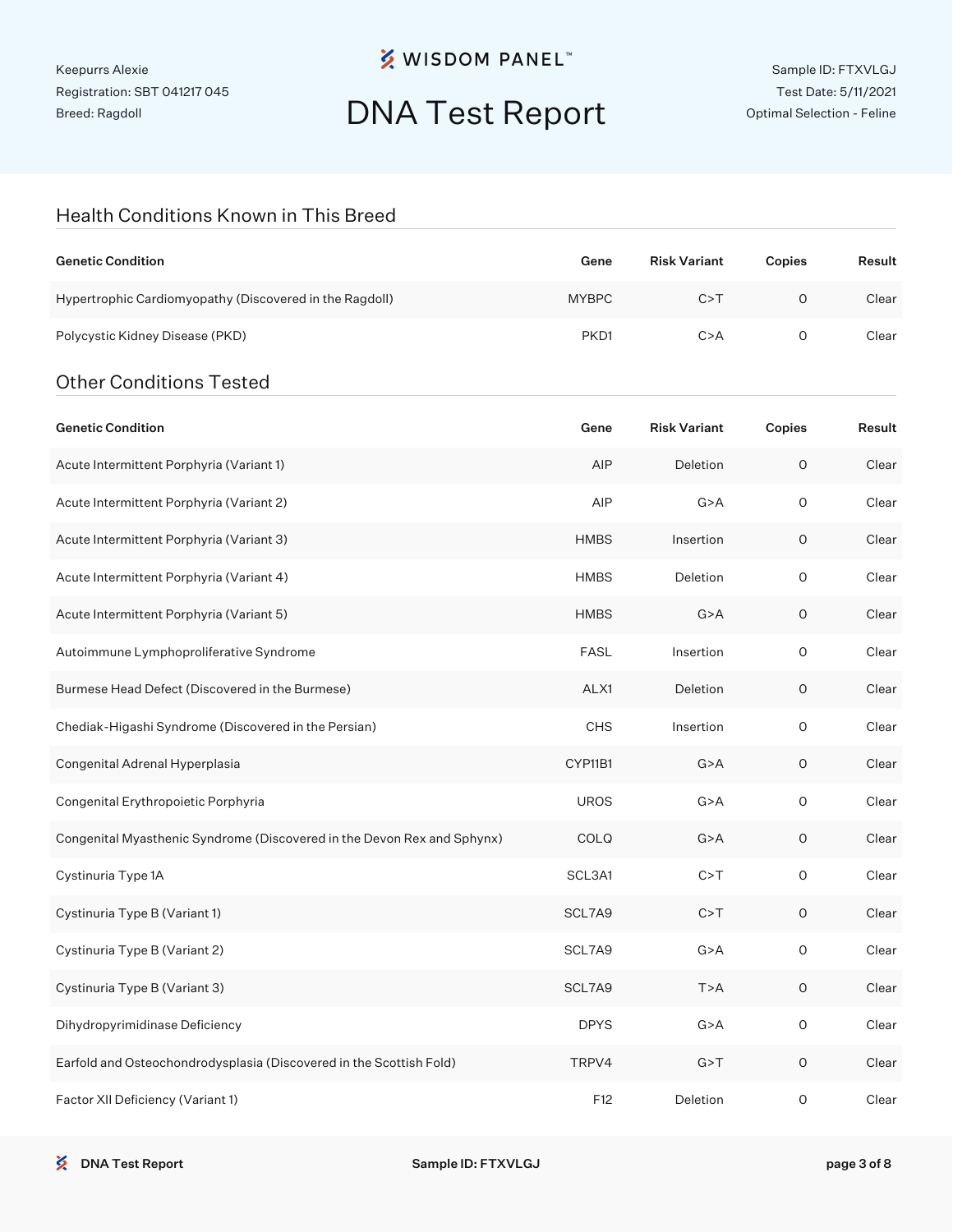## **※ WISDOM PANEL**™

# DNA Test Report

### Other Conditions Tested (continued)

| <b>Genetic Condition</b>                                               | Gene           | <b>Risk Variant</b> | Copies              | Result |
|------------------------------------------------------------------------|----------------|---------------------|---------------------|--------|
| Factor XII Deficiency (Variant 2)                                      | F12            | Deletion            | $\mathsf O$         | Clear  |
| Familial Episodic Hypokalemic Polymyopathy (Discovered in the Burmese) | WNK4           | C > T               | $\mathsf O$         | Clear  |
| Glutaric Aciduria Type II                                              | <b>ETFDH</b>   | T > G               | O                   | Clear  |
| Glycogen Storage Disease (Discovered in the Norwegian Forest Cat)      | GBE1           | Insertion           | $\mathsf O$         | Clear  |
| GM1 Gangliosidosis                                                     | GLB1           | G > C               | O                   | Clear  |
| GM2 Gangliosidosis                                                     | GM2A           | Deletion            | $\mathsf O$         | Clear  |
| GM2 Gangliosidosis Type II (Discovered in Domestic Shorthair cats)     | <b>HEXB</b>    | Insertion           | O                   | Clear  |
| GM2 Gangliosidosis Type II (Discovered in Japanese domestic cats)      | <b>HEXB</b>    | C > T               | $\mathsf{O}\xspace$ | Clear  |
| GM2 Gangliosidosis Type II (Discovered in the Burmese)                 | <b>HEXB</b>    | 0 > 0               | O                   | Clear  |
| Hemophilia B (Variant 1)                                               | F <sub>9</sub> | C > T               | $\mathsf{O}\xspace$ | Clear  |
| Hemophilia B (Variant 2)                                               | F9             | G > A               | O                   | Clear  |
| Hyperoxaluria Type II                                                  | <b>GRHPR</b>   | G > A               | $\mathsf O$         | Clear  |
| Hypertrophic Cardiomyopathy (Discovered in the Maine Coon)             | <b>MYBPC</b>   | G > C               | $\mathsf O$         | Clear  |
| Hypotrichosis (Discovered in the Birman)                               | FOXN1          | Deletion            | $\mathsf O$         | Clear  |
| Lipoprotein Lipase Deficiency                                          | LPL            | G > A               | 0                   | Clear  |
| <b>MDR1 Medication Sensitivity</b>                                     | ABCB1          | Deletion            | $\mathsf O$         | Clear  |
| Mucopolysaccharidosis Type I                                           | <b>IDUA</b>    | Deletion            | 0                   | Clear  |
| Mucopolysaccharidosis Type VI (Variant 1)                              | ARSB           | G > A               | 0                   | Clear  |
| Mucopolysaccharidosis Type VI (Variant 2)                              | ARSB           | T > C               | $\mathsf O$         | Clear  |
| Mucopolysaccharidosis Type VII (Variant 1)                             | <b>GUSB</b>    | G > A               | $\mathsf O$         | Clear  |
| Mucopolysaccharidosis Type VII (Variant 2)                             | <b>USB</b>     | C > T               | $\mathsf O$         | Clear  |
| Myotonia Congenita                                                     | CLCN1          | G > T               | $\mathsf O$         | Clear  |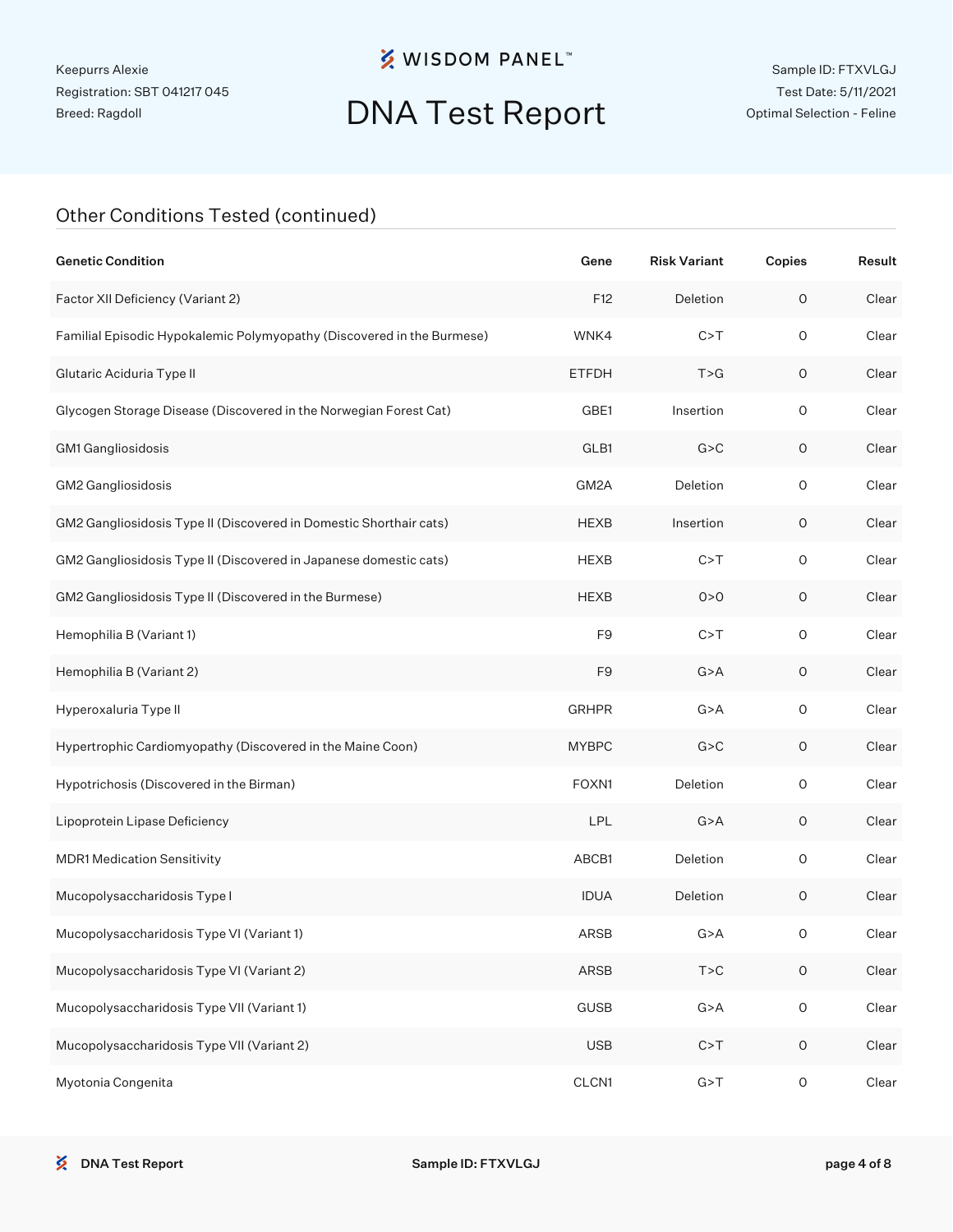## **※ WISDOM PANEL**™

# DNA Test Report

Sample ID: FTXVLGJ Test Date: 5/11/2021 Optimal Selection - Feline

### Other Conditions Tested (continued)

| <b>Genetic Condition</b>                                   | Gene             | <b>Risk Variant</b> | Copies  | Result |
|------------------------------------------------------------|------------------|---------------------|---------|--------|
| Progressive Retinal Atrophy (Discovered in the Abyssinian) | <b>CEP290</b>    | T > G               | $\circ$ | Clear  |
| Progressive Retinal Atrophy (Discovered in the Bengal)     | KIF3B            | G > A               | 0       | Clear  |
| Progressive Retinal Atrophy (Discovered in the Persian)    | AIPL1            | C > T               | 0       | Clear  |
| Pyruvate Kinase Deficiency                                 | <b>PLKR</b>      | G > A               | 0       | Clear  |
| Sphingomyelinosis (Variant 1)                              | NPC <sub>1</sub> | G > C               | $\circ$ | Clear  |
| Sphingomyelinosis (Variant 2)                              | NPC <sub>2</sub> | G > A               | 0       | Clear  |
| Spinal Muscular Atrophy (Discovered in the Maine Coon)     | LIX1             | Deletion            | $\circ$ | Clear  |
| Vitamin D-Dependent Rickets                                | CYP27B1          | G > T               | 0       | Clear  |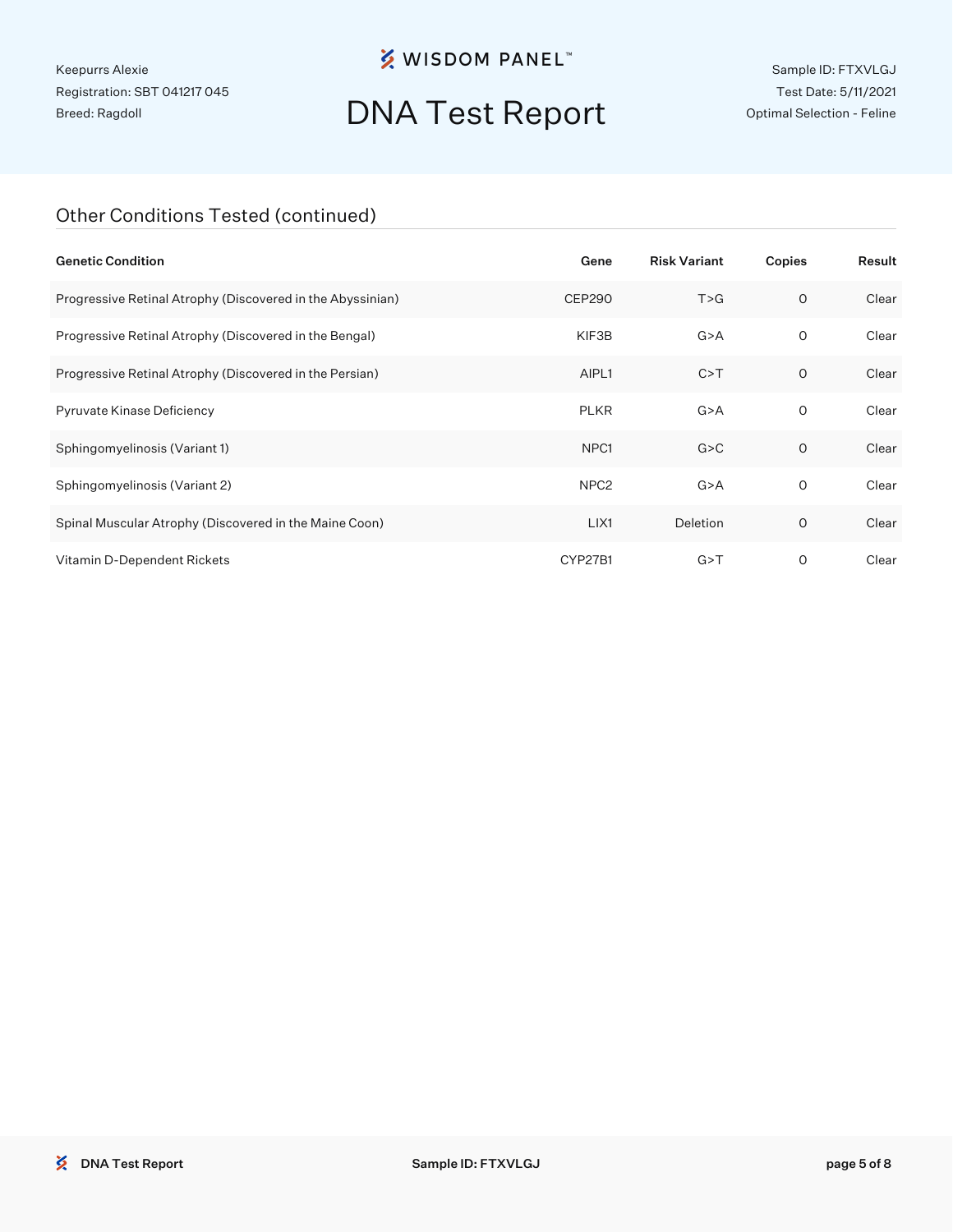## **※ WISDOM PANEL**™

# DNA Test Report

### Blood Type

| <b>Blood Type</b>                                                                              | Genotype                                                                                              |         |
|------------------------------------------------------------------------------------------------|-------------------------------------------------------------------------------------------------------|---------|
| A                                                                                              | A/A                                                                                                   |         |
| (Most common)                                                                                  |                                                                                                       |         |
| <b>Transfusion Risk</b>                                                                        | <b>Breeding Risk</b>                                                                                  |         |
| Moderate                                                                                       | Low                                                                                                   |         |
| Keepurrs Alexie has the most common blood<br>type. She can be transfused with Type A<br>blood. | If breeding, Keepurrs Alexie has a low risk of<br>blood type incompatibility with nursing<br>kittens. |         |
| <b>Variant Tested</b>                                                                          | Description                                                                                           | Copies  |
| b variant 1                                                                                    | (Common b variant)                                                                                    | $\circ$ |
| b variant 2                                                                                    | (Discovered in Turkish breeds)                                                                        | $\circ$ |
| b variant 3                                                                                    | (Discovered in Ragdolls)                                                                              | $\circ$ |
| c variant - Causes AB Blood Type                                                               | (Discovered in Ragdolls)                                                                              | 0       |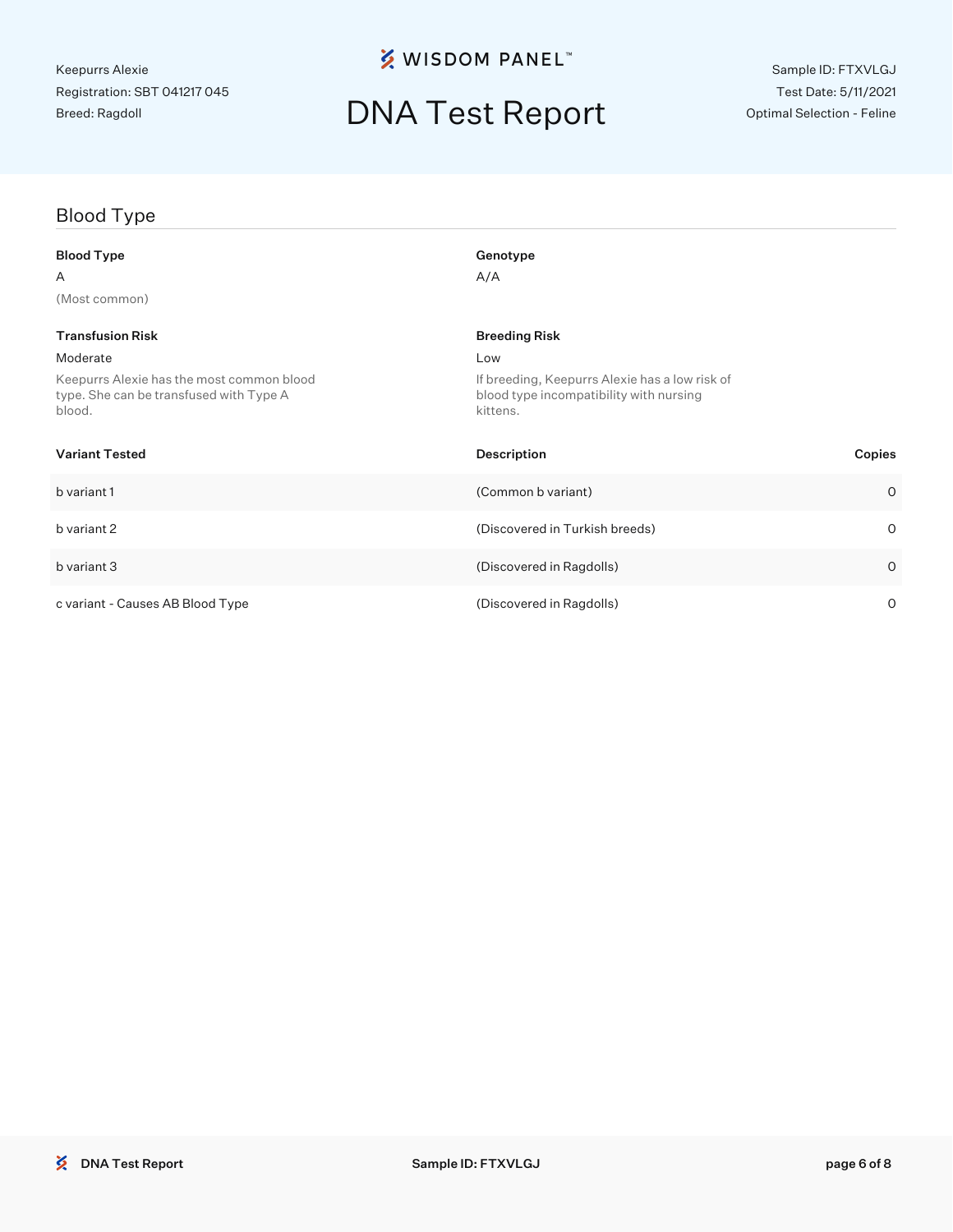## **※ WISDOM PANEL**™

# DNA Test Report

#### Sample ID: FTXVLGJ Test Date: 5/11/2021 Optimal Selection - Feline

#### Coat Color

| <b>Genetic Trait</b>                                    | Gene        | Variant                     | Copies         | Result                       |
|---------------------------------------------------------|-------------|-----------------------------|----------------|------------------------------|
| Charcoal (Discovered in the Bengal)                     | <b>ASIP</b> | $A^{Pb}$                    | $\circ$        | No effect                    |
| Solid Color                                             | <b>ASIP</b> | a                           | $\mathbf{1}$   | <b>Banded hair</b>           |
| Gloving (Discovered in the Birman)                      | KIT         | w <sup>g</sup>              | 0              | No effect                    |
| Partial and Full White                                  | KIT         | W or w <sup>s</sup>         | $\overline{2}$ | Partial or Full White likely |
| Amber (Discovered in the Norwegian<br>Forest Cat)       | MC1R        | e                           | 0              | No effect                    |
| Russet (Discovered in the Burmese)                      | MC1R        | $e^{r}$                     | $\overline{O}$ | No effect                    |
| <b>Dilution</b>                                         | <b>MLPH</b> | d                           | $\mathbf{1}$   | <b>Dilution carrier</b>      |
| Albinism (Discovered in Oriental breeds)                | <b>TYR</b>  | $c^{a}$                     | $\overline{O}$ | No effect                    |
| Colorpoint (Discovered in the Burmese)                  | <b>TYR</b>  | $c^b$                       | $\circ$        | No effect                    |
| Colorpoint (Discovered in the Siamese)                  | <b>TYR</b>  | $\mathbf{c}^{\,\mathrm{s}}$ | $\overline{2}$ | Siamese colorpoint likely    |
| Mocha (Discovered in the Burmese)                       | <b>TYR</b>  | $c^{m}$                     | $\circ$        | No effect                    |
| Chocolate                                               | <b>TYRP</b> | b                           | $\circ$        | No effect                    |
| Cinnamon                                                | <b>TYRP</b> | $b^{\dagger}$               | $\circ$        | No effect                    |
| Coat Type                                               |             |                             |                |                              |
| <b>Genetic Trait</b>                                    | Gene        | Variant                     | Copies         | Result                       |
| Long Hair (Discovered in many breeds)                   | FGF5        | M4                          | $\mathsf{O}$   | No effect                    |
| Long Hair (Discovered in the Norwegian<br>Forest Cat)   | FGF5        | M <sub>2</sub>              | $\mathsf O$    | No effect                    |
| Long Hair (Discovered in the Ragdoll and<br>Maine Coon) | FGF5        | МЗ                          | $\overline{2}$ | Long coat likely             |
| Long Hair (Discovered in the Ragdoll)                   | FGF5        | M1                          | 0              | No effect                    |

Lykoi Coat (Variant 1) **HR** hr Ca 0 No effect No effect

Lykoi Coat (Variant 2) **HR** hr <sup>VA</sup> 0 0 No effect